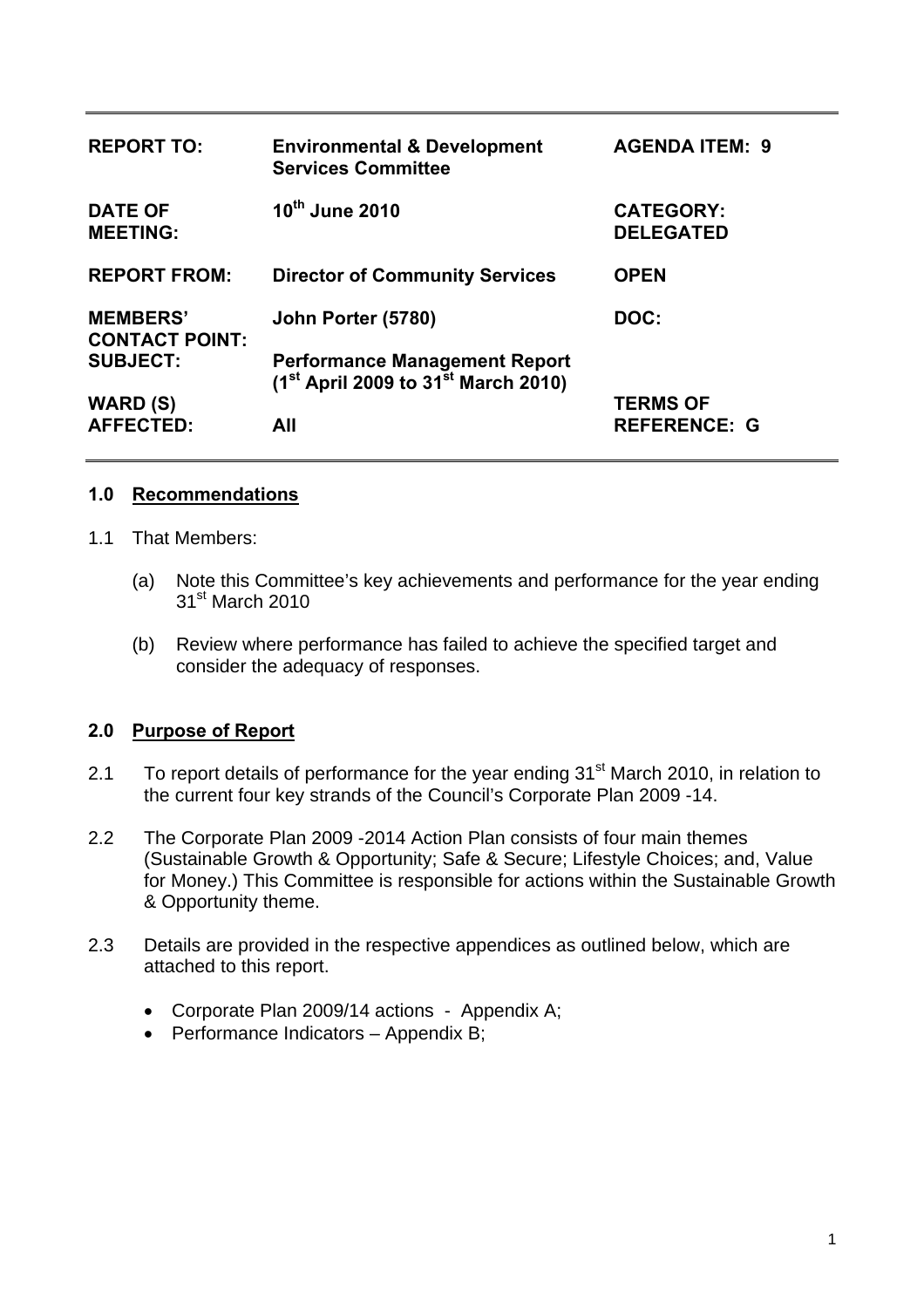# **3.0 Detail**

# **Key Achievements for the year ending 31st March 2010**

- 3.1 The high level of performance and improvements detailed in this report has delivered a range of outcomes for local communities.
- 3.2 The key achievements for the year ending  $31<sup>st</sup>$  March 2010 are now itemised in turn, below:

#### **Corporate Plan**

#### **Theme: Sustainable Growth & Opportunity**

**√** Four investor assists were achieved and the publication of the Vacant Commercial Property Bulletin and the Investment Gazette.

Support was provided to business networks in Swadlincote. For instance, the staging of a three business breakfast events during the year: the 'Building & Allied Trades' event that attracted 87 attendees, the Engineering, Manufacturing & Support Industries' event that attracted over 60 attendees. 'Recession & Recovery' and the 'Construction Futures' event held enabling the Minister for Business, Innovation and Skills to meet business leaders from construction products sector. A free advice event ('Beat the Crunch') for residents was held at the Town Hall. This event aimed to support residents affected by the downturn to get them back into work, training or self-employment. This was well attended with all respondents finding the event useful

Research undertaken into District's key inward investment sites was completed. The total Rateable Value of commercial premises at the 31<sup>st</sup> March 2010 was £49, 040,388, which is up by almost a £1 million on the year.

- **√** The major works in connection with Phase 2 of the Swadlincote Town Centre Realm Improvements are now complete and the streets have been re-opened to allow vehicles and pedestrians access. Work is now being undertaken on the detailed design of The Delph and a contractor has been appointed.
- **√** The 2010 visitor marketing campaigns for Derbyshire and The National Forest have been launched, with a good uptake by local tourism businesses. A National Forest Walking Festival guide has been published and distributed. The tourism content on Council website has been updated and expanded. The District is also featured in various Derbyshire campaigns such as, 'Well Dressing & Glorious Gardens', 'Camping & Caravanning' and 'On Your Doorstep'.
- **√** Consideration to the scope for a wood-heat community heat scheme has commenced.
- **√** This is the second year, full kerbside recycling options are being provided to all households and higher recycling rates placed us in the Top 10 of most improved Councils for recycling. This years recycling levels despite the set back of the cold disrupted winter testify to the sustained success of this service.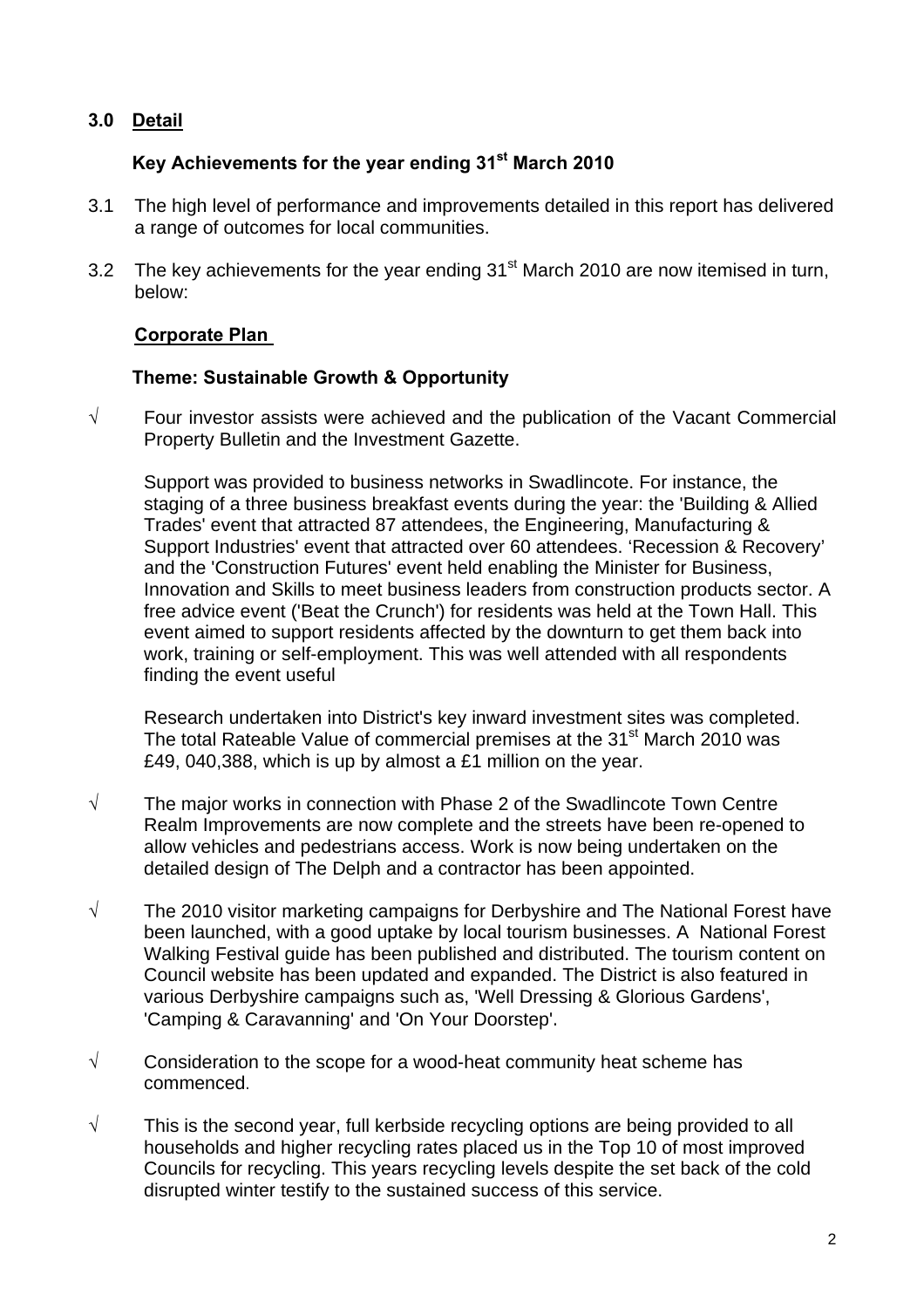- **√** The consultation on the Issues and Options has been completed, in the preparation of Core Strategy (part of the Local Development Framework). The Housing and Employment Land Availability and 'Call for Sites' have also been completed, but due to high level of interest in the consultation document, the deadline for comments has been extended to the  $28<sup>th</sup>$  May 2010.
- **√** 90 affordable housing units were delivered during the year, against the target of 75 units. An externally funded Affordable Housing Officer is been appointed in order to liaise with agencies and developers, in order to realise more affordable units throughout the district over the next two years.
- **√** Energy saving measures provided to 3,643 vulnerable households. Spirita Care & Repair surveyed a number of vulnerable households in the district, in which 159 homes were made decent via grant activity.
- **√** A £33K grant from Defra has been secured for a scheme to provide a range of flood prevention measures (e.g. storm flaps, air brick covers, barriers) for 'at risk' properties. A 'flood fair was held on the 21st October 2009 at Swadlincote Town Hall in order to raise awareness about flooding issues and showcase the latest measures to secure the home against flooding. Home surveys for victims of flooding were undertaken with a further 'flood fair' held in November. A successful bid for funding has since been obtained.

## Actual / Out - turn performance (as at 31<sup>st</sup> March 2010)

3.3 Summary details of actual/ out turn performance against targets within the Corporate Plan will now be provided.

### **Corporate Plan Actions**

- 3.4 The progress against actions within the Corporate Plan is outlined in Appendix A.
- 3.5 This Committee is responsible for 12 actions and the actual /out turn performance is summarised in Table 1 below.

#### Table 1: Corporate Plan – Actual / out turn performance (as at 31<sup>st</sup> March 2010)

| <b>Theme</b>            | 'Achieved' | 'Failure' | 'Data not<br>available' | Total       |
|-------------------------|------------|-----------|-------------------------|-------------|
| 1: Sustainable Growth & |            |           |                         |             |
| Opportunity             | (91.6%)    | $(8.4\%)$ |                         | $(100.0\%)$ |

- 3.6 Table 1 reveals that all 11 (91.6%) actions have been achieved.
- 3.7 Table 2 below lists those actions which have failed to meet the agreed target levels set, with an accompanying commentary.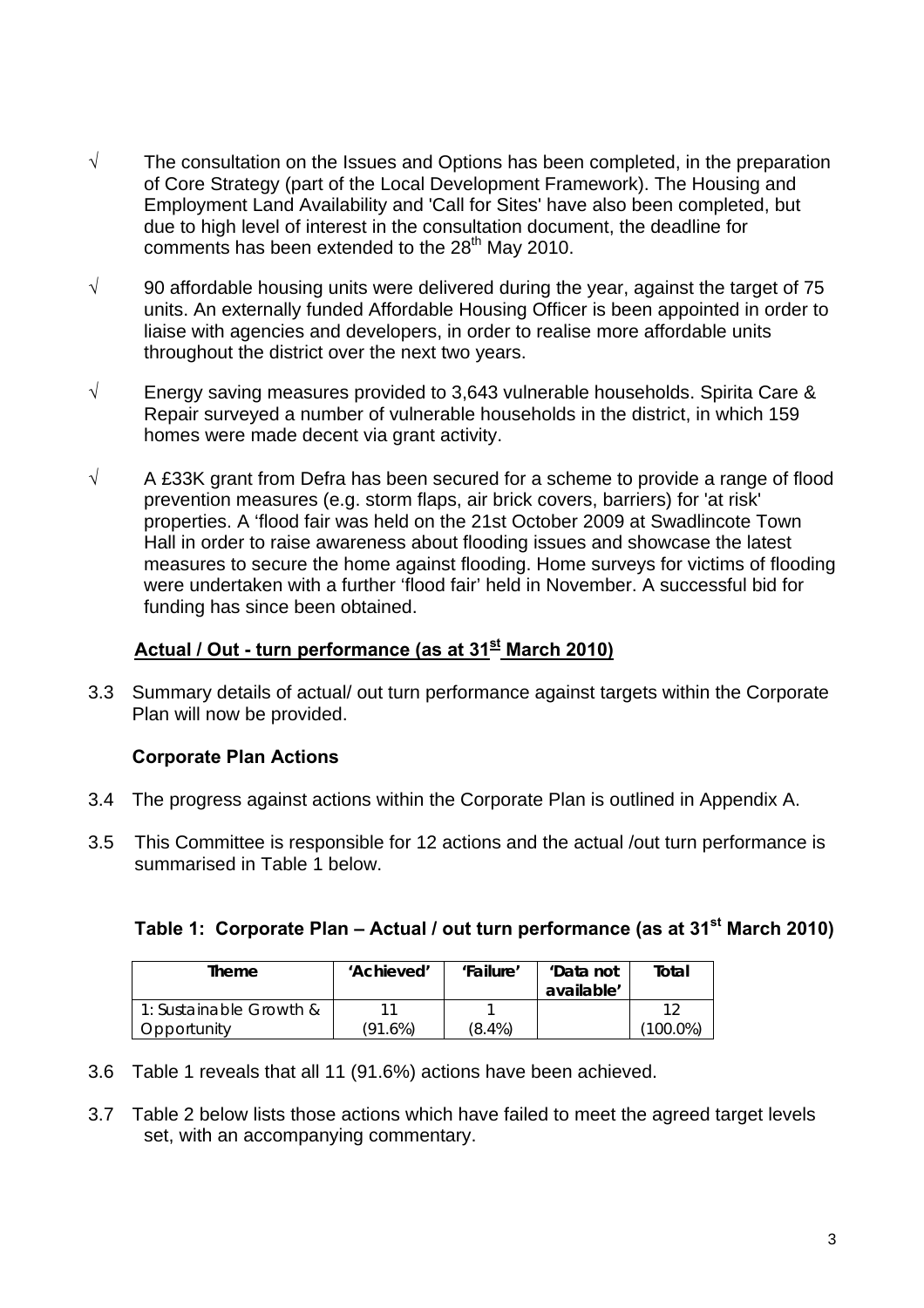### Table 2: Corporate Plan – Actions 'not achieved' (as at 31<sup>st</sup> March 2010)

| Action                       | Progress to 31 <sup>st</sup> March 2010 | Reasons and proposed          |
|------------------------------|-----------------------------------------|-------------------------------|
|                              |                                         | action                        |
| SGO 3.04 - Support residents |                                         | Action now being progressed   |
| to access services through   |                                         | via the Sustainable Community |
| <b>Community Transport</b>   |                                         | Strategy. The Lead Authority  |
| <b>Initiatives</b>           |                                         | undertaking this work is the  |
|                              |                                         | South Derbyshire CVS          |

#### **Performance Indicators**

- 3.8 Performance measures detailed within the Corporate Plan are outlined in Appendix B.
- 3.9 The performance measures consist of both national and local indicators.
- 3.10 Details regarding the collection and reporting of some national performance indicators which were introduced in April 2008 are still unclear, and in such cases it has not been possible to make any informed assessment at this stage.
- 3.11 Local indicators have been set by Heads of Service, in order to measure operational performance.
- 3.12 The current year's performance is provided with an assessment against the target set. Comparative data is also provided. The national comparisons are made against all other English authorities where data is available. At a local level, comparative data is provided against the previous two years data. A 'direction of travel' assessment has also been made where possible.
- 3.13 This Committee has responsibility for 26 targets, and Table 3 below, shows 15 (83.3%) targets have been achieved.

#### Table 3: Performance Indicators – out turn performance (as at 31<sup>st</sup> March 2010) **against targets**

| Theme                   | 'Achieved' | 'Failure'  | 'Data not<br>available' | Total        |
|-------------------------|------------|------------|-------------------------|--------------|
| 1: Sustainable Growth & | 15.        |            |                         |              |
| Opportunity             | (83.3%)    | $(16.7\%)$ |                         | .0%<br>'00.G |

3.12 Table 4 below, provides details of those Performance Indicators where the target was not met with an accompanying commentary.